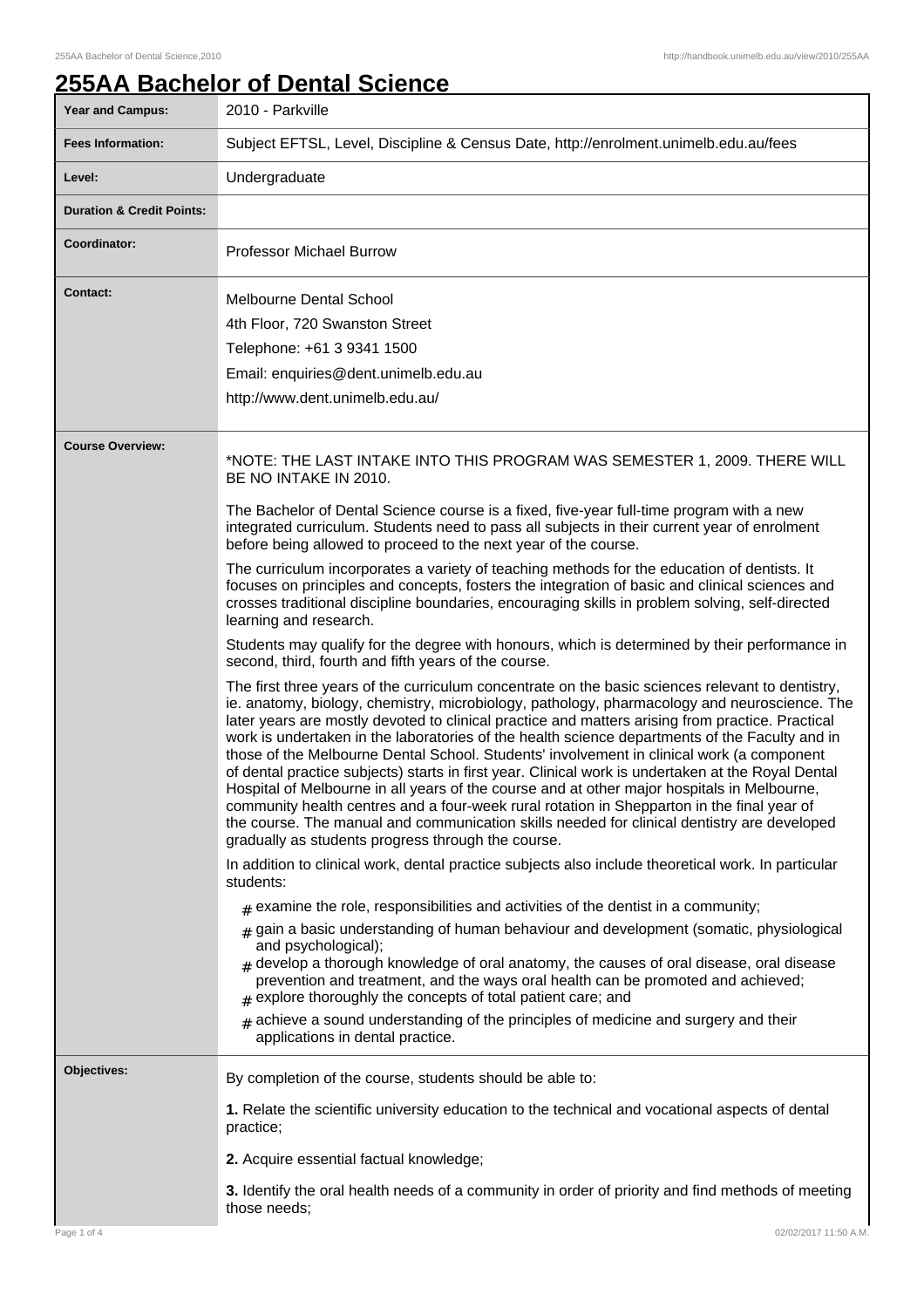**4.** Induce oral health changes in individual patients and their families, and behavioural changes in the community generally;

**5.** Practise integrated general dentistry and provide oral health care to all sectors of the community;

**6.** Develop skills in problem solving, decision making, program design and implementation, evaluation and advocacy;

**7.** Design and conduct scientific investigations into clinical, basic science, and community health problems;

**8.** Communicate effectively with patients and their relatives, professional colleagues and members of other health professions;

**9.** Exhibit professional responsibility in relation to both individuals and the community;

**10.** Demonstrate:

a) professional skills and attitudes and be a personal exemplar for oral health;

b) capacity and motivation for continuing independent learning;

**11.** Develop along a number of routes, including general dental practice, specialist dental practice, academic teaching and research, armed services, community health, school dental health, hospital and institutional dentistry.

Students should also be able to demonstrate to a satisfactory level:

## **1. An understanding of:**

a) principles relating to the health, structure and function of the human body;

b) disease processes and mechanisms in structural and functional terms together with their aetiology, clinical manifestations, prevention and treatment;

c) human behaviour and social functioning relevant to health and disease; and

d) the oral health needs of a community and the ability to identify those needs in order of priority and the methods of meeting those needs.

## **2. The ability to:**

a) relate the scientific basis of dentistry to the technical and vocational aspects of dental practice;

b) induce oral health changes in individual patients and their families,

c) encourage behavioural changes in the community generally;

d) practise integrated general dentistry;

e) provide oral health care to all sectors of the community;

f) design and conduct scientific investigations into clinical, basic science and community health problems;

g) communicate effectively with patients and their relatives, professional colleagues and members of other health professions; and

h) exhibit professional responsibility in relation to both individuals and the community.

**3.** Skills in problem solving, decision making, program design and implementation, evaluation and advocacy;

**4.** Appropriate professional skills and attitudes of an oral health care provider.

| <b>Course Structure &amp;</b><br><b>Available Subjects:</b> | Over the five year program, students will undertake the following subjects:<br>Year 1 |
|-------------------------------------------------------------|---------------------------------------------------------------------------------------|
|                                                             | 511-121 Introduction to Biomedical Science (not offered in 2010)                      |
|                                                             | 511-124 Oral Health Sciences 1 (not offered in 2010)                                  |